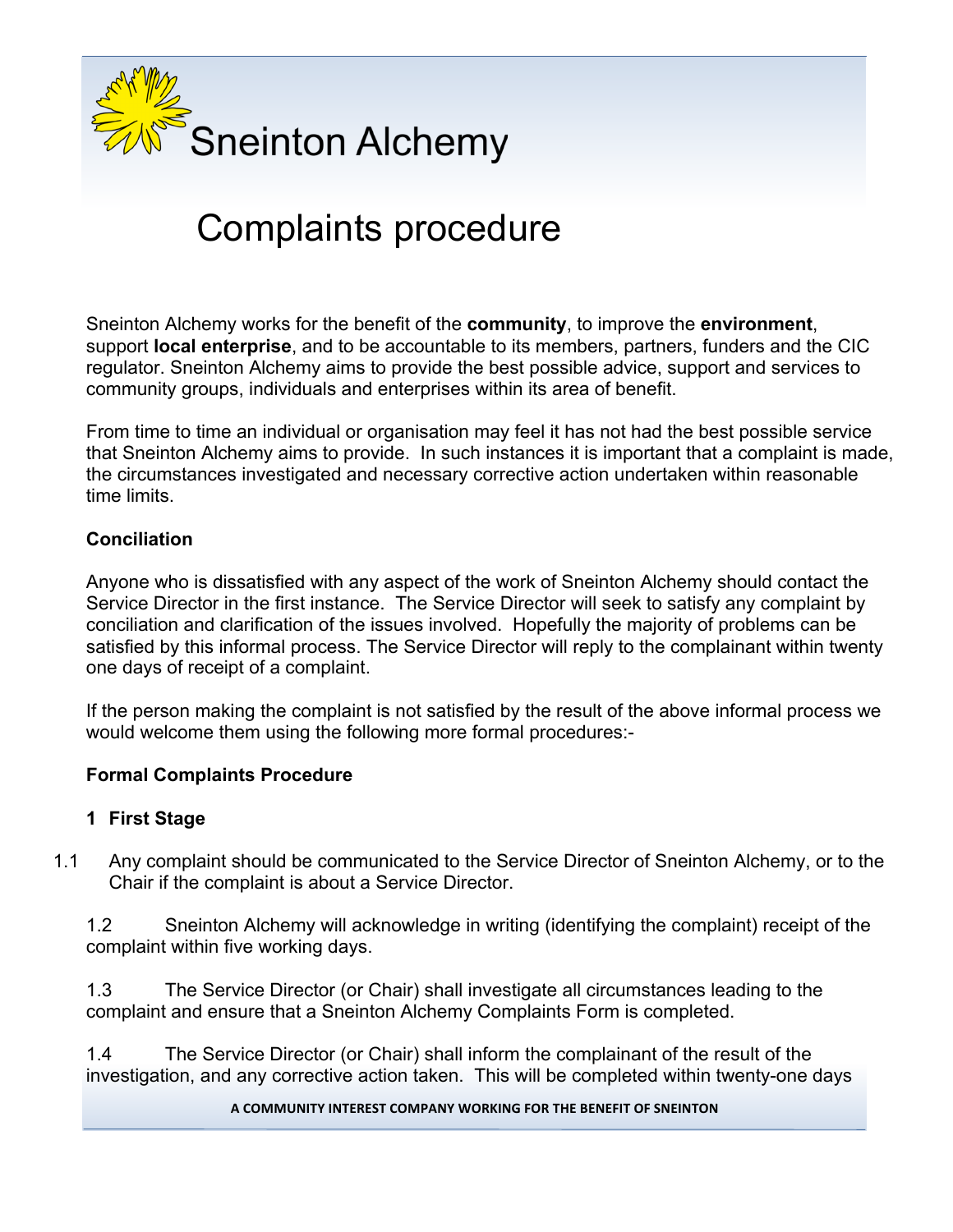

unless circumstances prolong the investigation, in which case an interim report will be made to the complainant and new time-scale set.

#### 2. **Second Stage**

2.1 If the complainant is dissatisfied with the results of the enquiry and/or corrective action taken, they have a right to put their case (in person if they wish) to the Chair of Sneinton Alchemy.

2.2 The Chair shall undertake any further enquiries and report the decision to the complainant within thirty days.

### 3. **Third Stage**

3.1 If the complainant is dissatisfied with the decision of the Chair they have a right to put their case to the Appeals Sub Committee which would comprise of least two of the Sneinton Alchemy Directors.

3.2 The Appeal Sub Committee should undertake an investigation of the complaint and produce recommendations for the Sneinton Alchemy board of directors.

3.3 The Sneinton Alchemy board of directors will take a final decision on the complaint.

All complaints and positive feedback to Sneinton Alchemy will be fully recorded and a report made to the Trustee Board on any complaints dealt with via this procedure. A written record will be retained of complaints.



Signed: .............................................Tom Hughes

Position: Director

Date of last review: Jan 2013

Next due for review: Jan 2014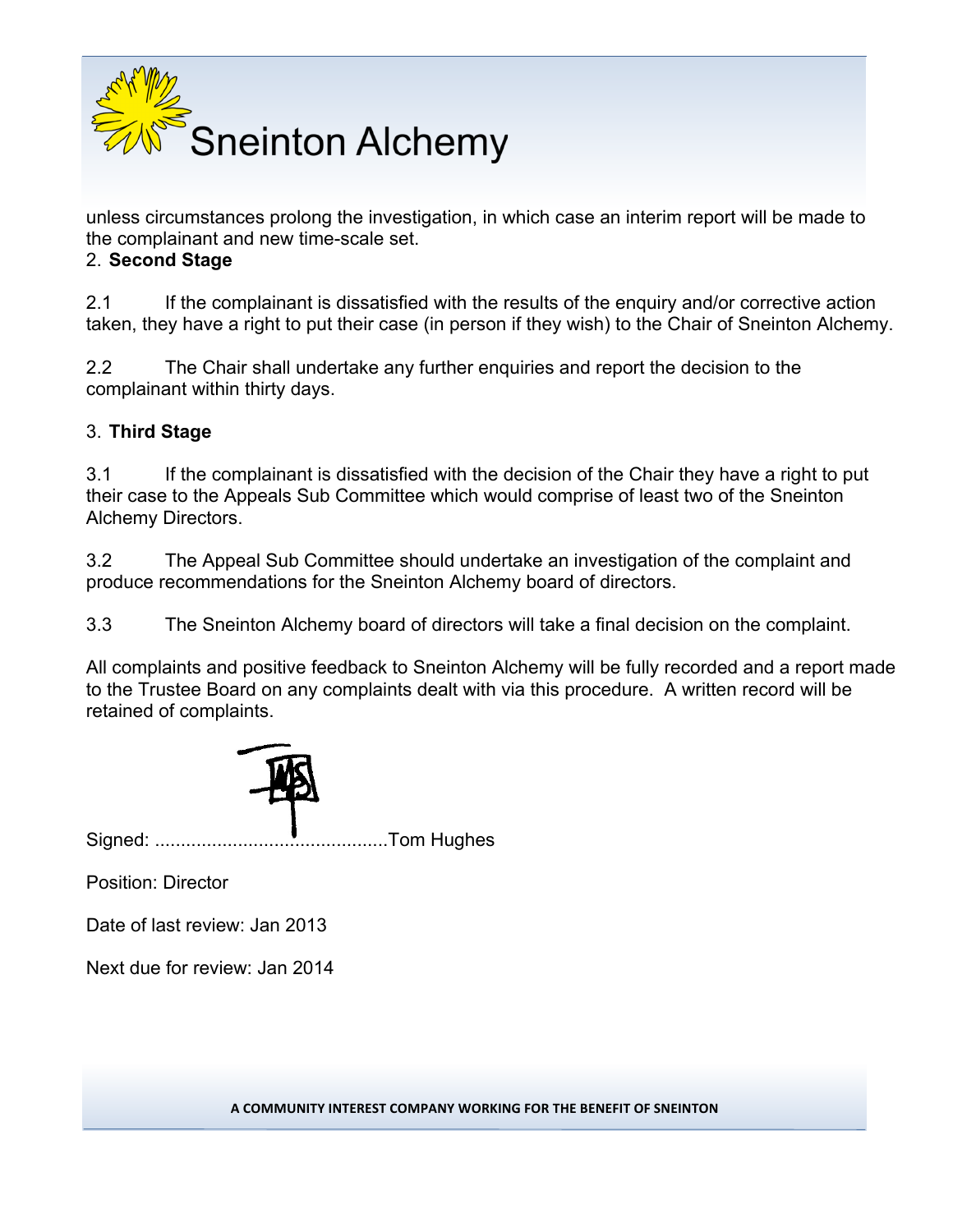

## Complaints form

To proceed with a complaint please complete this form and return to the Service Director of Sneinton Alchemy. This form will enable the complaint to be dealt with appropriately.

| Your name:                     |  |
|--------------------------------|--|
| Your contact telephone number: |  |
| Your e-mail address:           |  |
| <b>Your Address:</b>           |  |
|                                |  |
| Postcode:                      |  |

**Please give details of any special needs we need to bear in mind when we are dealing with your complaint and communicating with you.**

### **Date & Time Incident Occurred:**

**Please give details of your complaint, stating names of staff wherever possible. Please continue on a separate sheet if necessary** 

**If you have already spoken to a staff member regarding your complaint please give their name:**